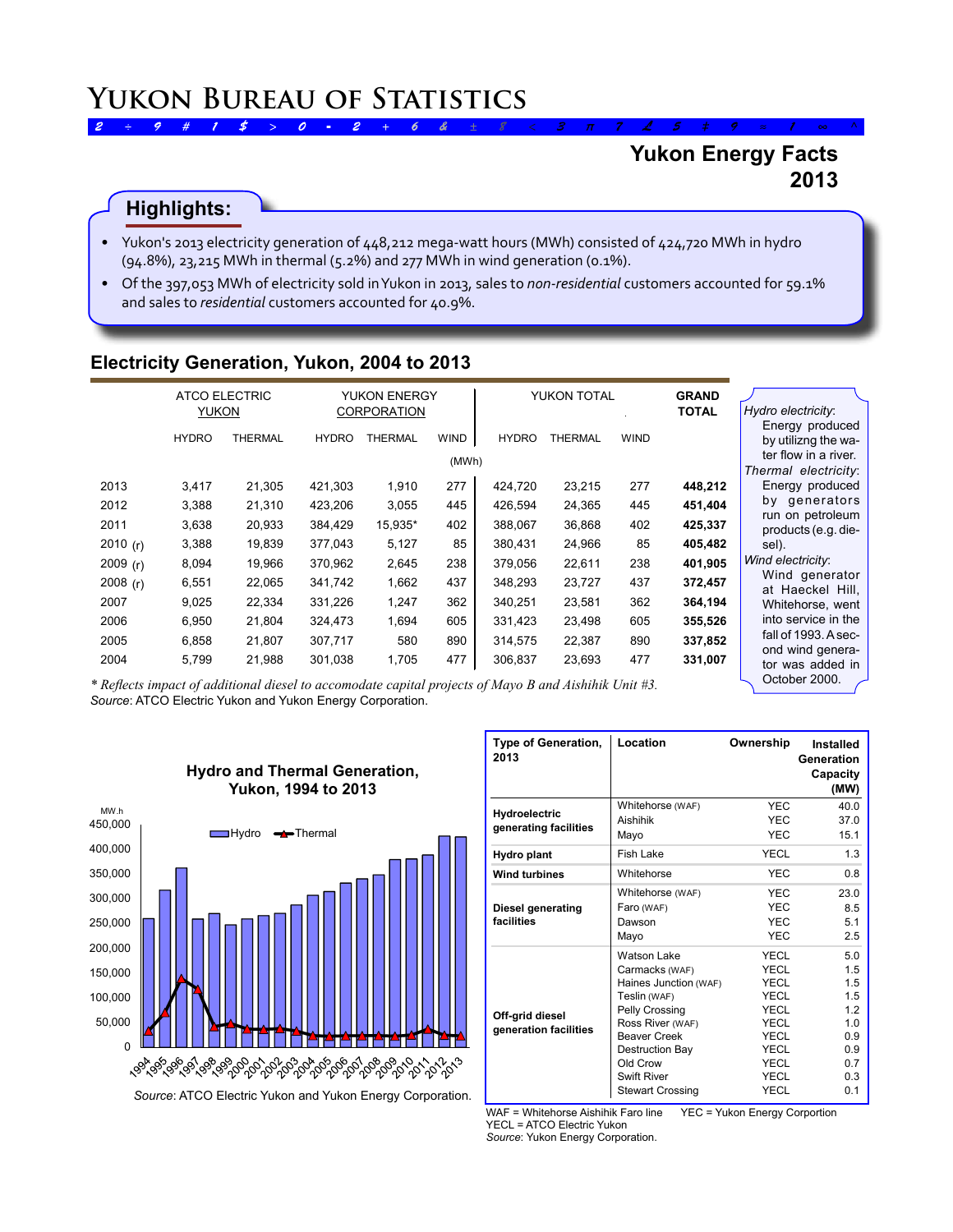## **Electricity by Type of Generation, Provinces and Territories, 2013**



According to Statistics Canada, hydro and wind generation accounted for 94.8% ofYukon's total electricty generation in 2013. The remaining 5.2% was from thermal generation. Yukon ranked the fifth highest in the hydro, tidal, wind, solar and other generation category, and the fifth lowest in thermal generation.



## **Electricity Distribution (MWh), Yukon, 2004 to 2013**

(234,680 MWh), and sales to *residential* customers accounted for 40.9% (162,373 MWh).

• Compared to 2012, both *non-residential* sales and *residential* sales remained relativley flat with small decreases of -0.01% and -0.8%, respectively.



## **Electricity Sales (\$000), Yukon, 2004 to 2013**

Sales of electricity to ultimate customers in 2013 totalled \$58.9 million; an increase of \$86,000, or 0.1%, compared to 2012.

• Compared to 2012, sales to *non-residential* customers (\$36.0 million) in 2013 increased by \$98,000, or 0.3%, while sales to *residential* customers (\$23.0 million) decreased by \$12,000, or 0.1%.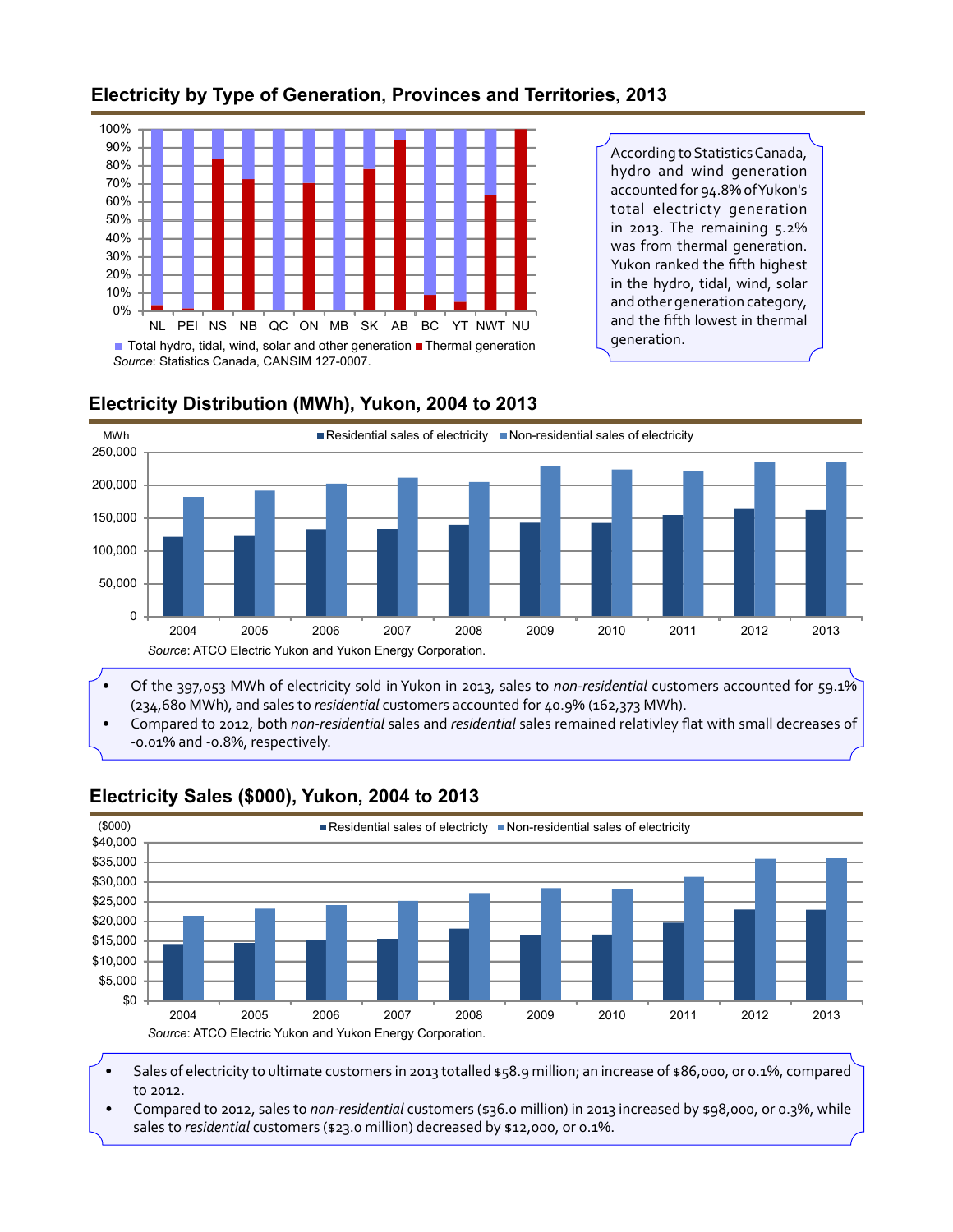#### **Residential Electricity Cost and Consumption, Yukon**

|      | Residential<br>Customers<br>(# ) | Average Residential<br>Annual Bill<br>$($ \$) | Consumption per<br><b>Residential Customer</b><br>(KWh) | <b>Residential Consumer</b><br>Cost per KWh<br>(cents) | <b>Average Residential Electricty Bill,</b><br>Yukon, 2004 to 2013<br>(5)                                     |
|------|----------------------------------|-----------------------------------------------|---------------------------------------------------------|--------------------------------------------------------|---------------------------------------------------------------------------------------------------------------|
| 2013 | 15,886                           | 1,446.89                                      | 10,221                                                  | 14.16                                                  | 1,600                                                                                                         |
| 2012 | 15,580                           | 1.476.05                                      | 10,503                                                  | 14.05                                                  | 1,400                                                                                                         |
| 2011 | 15,168                           | 1,298.09                                      | 10,188                                                  | 12.74                                                  | 1,200                                                                                                         |
| 2010 | 14,825                           | 1,125.90                                      | 9,624                                                   | 11.70                                                  | 1,000                                                                                                         |
| 2009 | 14.498                           | 1.143.38                                      | 9,865                                                   | 11.59                                                  | 800                                                                                                           |
| 2008 | 14,240                           | 1.277.69                                      | 9,808                                                   | 13.03                                                  | 600                                                                                                           |
| 2007 | 14,009                           | 1,113.35                                      | 9,511                                                   | 11.71                                                  | 400                                                                                                           |
| 2006 | 13,714                           | 1.121.57                                      | 9,685                                                   | 11.58                                                  | 200                                                                                                           |
| 2005 | 13,312                           | 1.094.05                                      | 9,301                                                   | 11.76                                                  | 0                                                                                                             |
| 2004 | 13,052                           | 1.094.70                                      | 9,308                                                   | 11.76                                                  | 2088<br>2009<br>$\phi_o^{\circ}$<br>$\varphi_{\zeta_3}$<br>2006<br>$\phi^2$<br>2004<br>201<br>2009<br>$\phi'$ |

- In 2013, the average residential annual electricity bill in Yukon was \$1,446.89, a decrease of \$29.16, or 2.0%, from 2012, and an increase of \$352.19, or 32.2% compared to 2004.
- Over the past ten years, Yukon residential customers consumed an average of 9,801 KWh of electricity annually.
- In 2013, the residential electrical consumer cost per KWh in Yukon was \$0.14, an increase of \$0.10, or 0.7%, from 2012, and an increase of \$2.39, or 20.4% compared to 2004.



*Source*: ATCO Electric Yukon and Yukon Energy Corporation.

### **Final Demand for Propane (Megalitres), Yukon, 2013**



*Source*: Statistics Canada, CANSIM 128-0012.